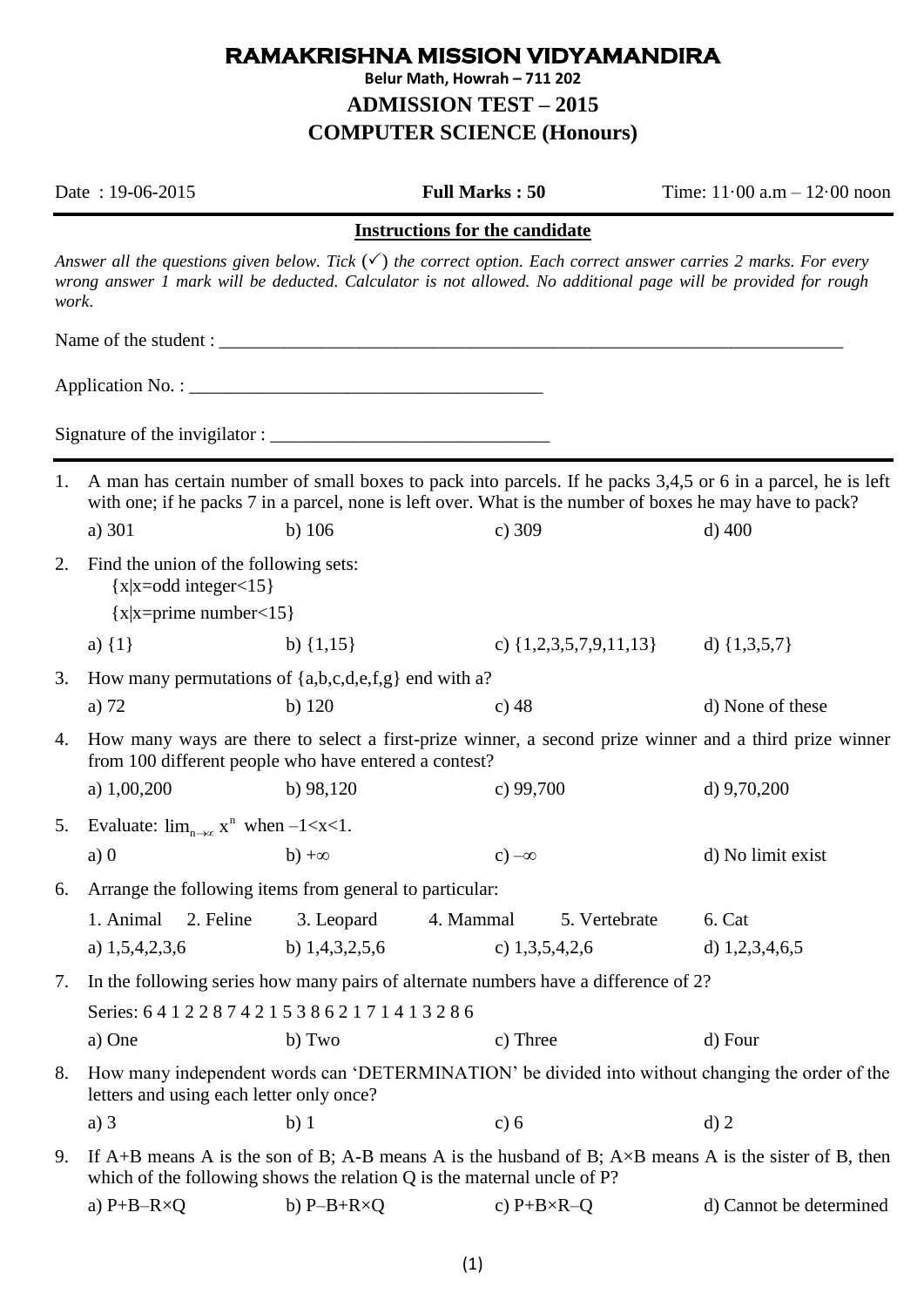| 10. In a March Past, seven persons are standing in a row. Q is standing left to R but right to P. O is standing<br>right to N and left to P. Similarly S is standing right to R and left to T. Find out who is standing in the<br>middle.                                         |                                                                                                                                                                                                                                                                        |                |                  |  |  |  |
|-----------------------------------------------------------------------------------------------------------------------------------------------------------------------------------------------------------------------------------------------------------------------------------|------------------------------------------------------------------------------------------------------------------------------------------------------------------------------------------------------------------------------------------------------------------------|----------------|------------------|--|--|--|
| $a)$ $P$                                                                                                                                                                                                                                                                          | b)Q                                                                                                                                                                                                                                                                    | c) $R$         | $d)$ O           |  |  |  |
| 11. Let $f(x) = floor(x^3/3)$ . Find $f(S)$ if $S = \{-2, -1, 0, 1, 2, 3\}$                                                                                                                                                                                                       |                                                                                                                                                                                                                                                                        |                |                  |  |  |  |
| a) $\{1,3\}$                                                                                                                                                                                                                                                                      | b) $\{0,3\}$                                                                                                                                                                                                                                                           | c) $\{0,1,3\}$ | d) $\{0,1,2\}$   |  |  |  |
|                                                                                                                                                                                                                                                                                   | 12. If 1 1 1 1 = R, 2 2 2 2 = T, 3 3 3 3 = E, 4 4 4 4 = N then 5 5 5 5 = ?                                                                                                                                                                                             |                |                  |  |  |  |
| $a)$ W                                                                                                                                                                                                                                                                            | b) X                                                                                                                                                                                                                                                                   | c) Y           | d) Z             |  |  |  |
| 13. A speaks truth in 75% of the cases and B in 80% of the cases. In what percentage of cases are they likely to<br>contradict each other in stating the same fact?                                                                                                               |                                                                                                                                                                                                                                                                        |                |                  |  |  |  |
| a) $15%$                                                                                                                                                                                                                                                                          | b) $20%$                                                                                                                                                                                                                                                               | c) $5%$        | d) $35%$         |  |  |  |
|                                                                                                                                                                                                                                                                                   | 14. How many numbers greater than 0 and less than a million can be formed with the digits 0, 7, 8?                                                                                                                                                                     |                |                  |  |  |  |
| a) 486                                                                                                                                                                                                                                                                            | b) $1084$                                                                                                                                                                                                                                                              | c) $728$       | d) None of these |  |  |  |
| 15. If u, v is the weighted average and m is the natural number such that $u^m + v^m = w^m$ , then which one of the<br>following is true?                                                                                                                                         |                                                                                                                                                                                                                                                                        |                |                  |  |  |  |
| a) $m \geq min(u, v, w)$                                                                                                                                                                                                                                                          | b) m $\geq$ max(u, v, w) c) m $\lt$ min(u, v, w)                                                                                                                                                                                                                       |                | d) None of these |  |  |  |
| 16. A dice is loaded in such a way that the probability of getting i on the dice is proportional to i. This dice is<br>rolled three times. What is the probability of getting a product of 15?                                                                                    |                                                                                                                                                                                                                                                                        |                |                  |  |  |  |
| a) $10/1029$                                                                                                                                                                                                                                                                      | b) $14/1029$                                                                                                                                                                                                                                                           | c) $16/1029$   | d) $18/1029$     |  |  |  |
|                                                                                                                                                                                                                                                                                   | 17. A test has 50 questions. A student scores 1 mark for a correct answer, $-1/3$ for a wrong answer and $-1/6$ for<br>not attempting a question. If the net score of a student is 32, the number of questions answered wrongly by<br>that student cannot be less than |                |                  |  |  |  |
| a) 6                                                                                                                                                                                                                                                                              | b) $12$                                                                                                                                                                                                                                                                | c) $3$         | $d$ ) 9          |  |  |  |
| 18. Let T be the set of integers {3, 11, 19, 27, 451, 459, 467} and S be a subset of T such that the sum of no<br>two elements of S is 470. The maximum possible number of elements in S is                                                                                       |                                                                                                                                                                                                                                                                        |                |                  |  |  |  |
| a) 32                                                                                                                                                                                                                                                                             | b) 28 c) 29                                                                                                                                                                                                                                                            |                | $d)$ 30          |  |  |  |
| 19. The $288^{th}$ term of the series a, b, b, c, c, c, d, d, d, d, e, e, e, e, e is                                                                                                                                                                                              |                                                                                                                                                                                                                                                                        |                |                  |  |  |  |
| a) u                                                                                                                                                                                                                                                                              | $b)$ v                                                                                                                                                                                                                                                                 | c) w           | d) x             |  |  |  |
| 20. What is the remainder when $4^{96}$ is divided by 6?                                                                                                                                                                                                                          |                                                                                                                                                                                                                                                                        |                |                  |  |  |  |
| a)0                                                                                                                                                                                                                                                                               | b)2                                                                                                                                                                                                                                                                    | c) $3$         | $d)$ 4           |  |  |  |
| 21. The right most non-zero digits of the number $30^{2720}$ is                                                                                                                                                                                                                   |                                                                                                                                                                                                                                                                        |                |                  |  |  |  |
| $a)$ 1                                                                                                                                                                                                                                                                            | $b)$ 3                                                                                                                                                                                                                                                                 | c) $7$         | $d$ ) 9          |  |  |  |
| 22. Let $f(x) = 1/(1-x)$ , $g(x) = f(f(x))$ and $h(x)=f(f(f(x)))$ , then the value of $f(x).g(x).h(x)$ is                                                                                                                                                                         |                                                                                                                                                                                                                                                                        |                |                  |  |  |  |
| a)0                                                                                                                                                                                                                                                                               | $b) -1$                                                                                                                                                                                                                                                                | $c) -2$        | $d)$ 2           |  |  |  |
| 23. We consider the relation "a person x shakes hand with a person y". Obviously, if x shakes hand with y,<br>then y shakes hand with x. In a gathering of 99 persons, one of the following statements is always true,<br>considering zero to be an even number. Which one is it? |                                                                                                                                                                                                                                                                        |                |                  |  |  |  |
| a) There is at least one person who shakes hand exactly with an odd number of persons.                                                                                                                                                                                            |                                                                                                                                                                                                                                                                        |                |                  |  |  |  |

- b) There is at least one person who shakes hand exactly with an even number of persons.
- c) There is even number of persons who shake hand exactly with an even number of persons
- d) None of these